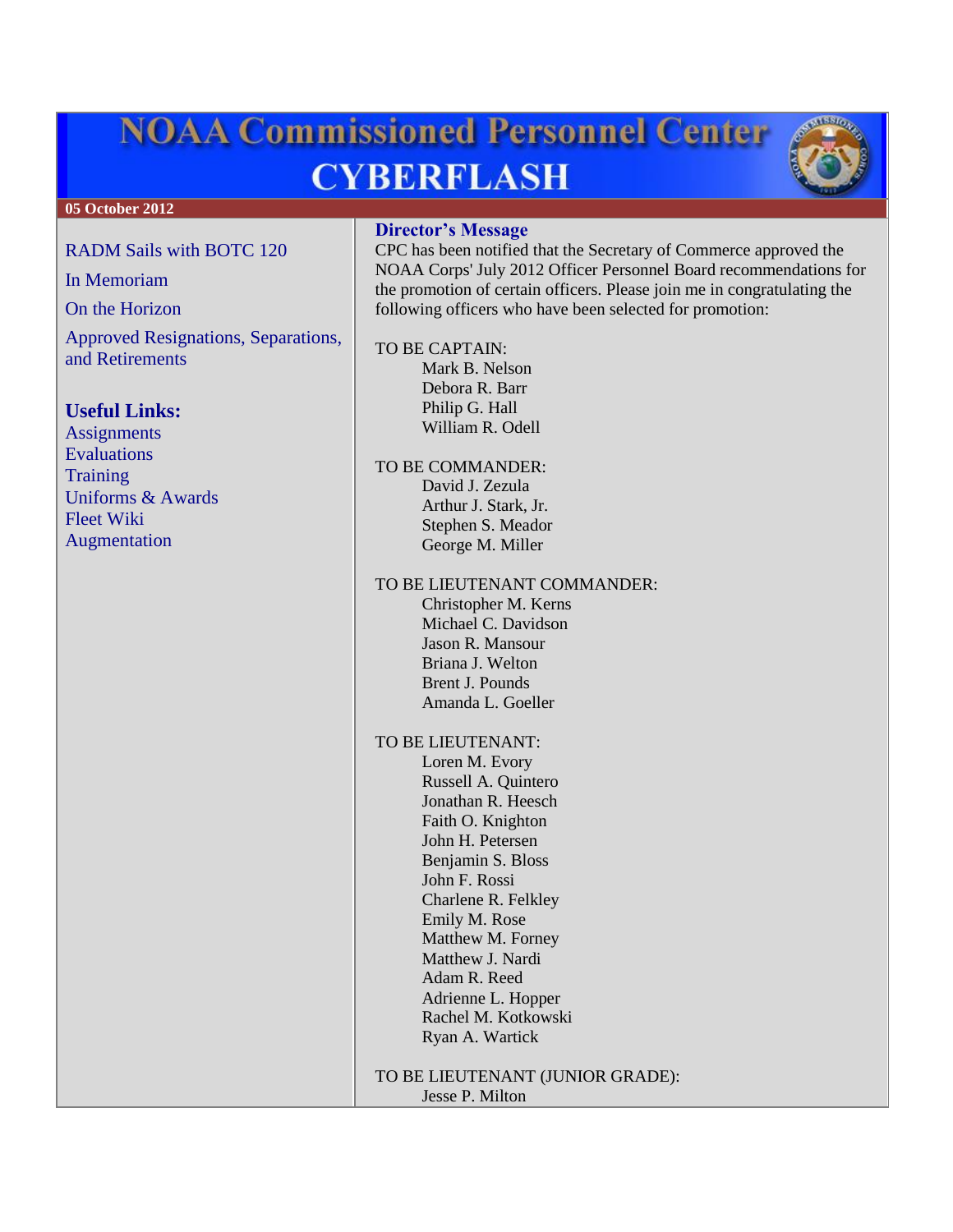Eric G. Younkin Brian E. Elliot Damian C. Manda Lindsey L. Norman Justin E. Ellis Bart O. Buesseler Brian J. Adornato Scott E. Broo Jennifer L. Barre Michael E. Doig Gaylord C. Noblitt

tonek hande

**CAPT Anne K. Lynch, NOAA Director, Commissioned Personnel Center**

## <span id="page-1-0"></span>**RADM Devany Meets BOTC 120 Aboard USCG Barque** *Eagle*

Early Sunday September 23 RADM Devany was piped aboard U.S. Coast Guard Barque *Eagle* (WIX-327), with sideboys and full protocols to meet with *Eagle* (and various CG) Command and staff throughout the day as well as BOTC 120. RADM Devany addressed BOTC 120 as a group (pictured below) and in short 1 on 1's. While aboard, *Eagle* transited across Long Island Sound on a picture perfect day and spent about 2 hours under sail. Approximately 100 guests and dependents were also aboard for the trip. Throughout the day, *Eagle* Commanding Officer, CAPT Pulver had nothing but accolades for NCOTC staff, BOTC 120, and NOAA overall. CAPT Pulver's appreciation was exemplified by his remarks over 1MC upon docking in New London,CT, where he thanked various members of his crew for successful *Eagle* season, and he made special substantial note of the contributions of NOAA and the BOTC class.